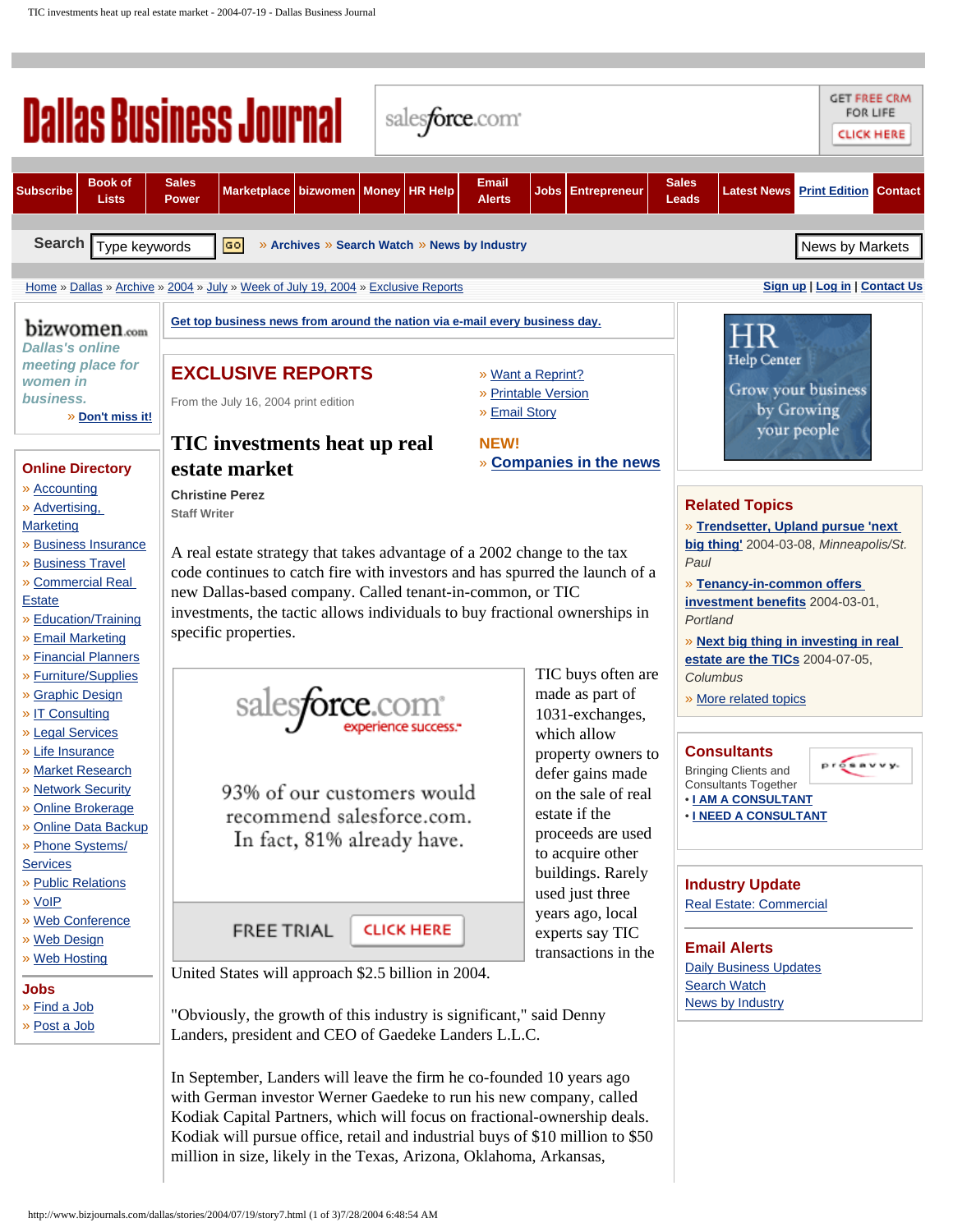## **[Entrepreneur](http://www.bizjournals.com/dallas/entrepreneur/?jst=s_ep_lk)**



**Solo act:** He's happier without partners.

» [Find out how](http://www.bizjournals.com/dallas/entrepreneur/?jst=s_ep_lk)

#### **[Sales Power](http://www.bizjournals.com/dallas/salespower/?jst=s_ep_lk)**



**High flyer:** She became the sales person customers called first.

» [Find out how](http://www.bizjournals.com/dallas/salespower/?jst=s_ep_lk)

### **[More Late News](http://www.bizjournals.com/dallas/stories/2004/07/26/daily.html?jst=m_ln_hl)**

Updated: 4:43 PM CDT Tuesday, Jul 27, 2004

» **[Flowserve forms](http://www.bizjournals.com/dallas/stories/2004/07/26/daily19.html?jst=m_ln_hl)  [business alliance](http://www.bizjournals.com/dallas/stories/2004/07/26/daily19.html?jst=m_ln_hl)  [for service delivery](http://www.bizjournals.com/dallas/stories/2004/07/26/daily19.html?jst=m_ln_hl)**

» **[Dallas holding](http://www.bizjournals.com/dallas/stories/2004/07/26/daily18.html?jst=m_ln_hl)** 

**[company plans](http://www.bizjournals.com/dallas/stories/2004/07/26/daily18.html?jst=m_ln_hl) [online bank](http://www.bizjournals.com/dallas/stories/2004/07/26/daily18.html?jst=m_ln_hl)**

» **[AMEP makes](http://www.bizjournals.com/dallas/stories/2004/07/26/daily17.html?jst=m_ln_hl)  [major discovery in](http://www.bizjournals.com/dallas/stories/2004/07/26/daily17.html?jst=m_ln_hl)  [Barnett Shale gas](http://www.bizjournals.com/dallas/stories/2004/07/26/daily17.html?jst=m_ln_hl)  [field](http://www.bizjournals.com/dallas/stories/2004/07/26/daily17.html?jst=m_ln_hl)**

» **[Video cockpit](http://www.bizjournals.com/dallas/stories/2004/07/26/daily15.html?jst=m_ln_hl)** 

**[recorders too](http://www.bizjournals.com/dallas/stories/2004/07/26/daily15.html?jst=m_ln_hl)  [costly, pilots' union](http://www.bizjournals.com/dallas/stories/2004/07/26/daily15.html?jst=m_ln_hl) [says](http://www.bizjournals.com/dallas/stories/2004/07/26/daily15.html?jst=m_ln_hl)**

» **[Six Flags Mall](http://www.bizjournals.com/dallas/stories/2004/07/26/daily14.html?jst=m_ln_hl) [hoping to land two](http://www.bizjournals.com/dallas/stories/2004/07/26/daily14.html?jst=m_ln_hl) [new anchors](http://www.bizjournals.com/dallas/stories/2004/07/26/daily14.html?jst=m_ln_hl)** [More...](http://www.bizjournals.com/dallas/stories/2004/07/26/daily.html?jst=m_ln_hl)

**[Free Download](http://www.bizjournals.com/subscriber_services/electronic_edition/?t=dallas) [Edition for Print](http://www.bizjournals.com/subscriber_services/electronic_edition/?t=dallas)  [Subscribers](http://www.bizjournals.com/subscriber_services/electronic_edition/?t=dallas)**

**Outlook** » **[Drug firms,](http://www.bizjournals.com/bizoutlook/?jst=m_ol_hl)  [clinics welcome](http://www.bizjournals.com/bizoutlook/?jst=m_ol_hl)  [obesity disease](http://www.bizjournals.com/bizoutlook/?jst=m_ol_hl) [classification](http://www.bizjournals.com/bizoutlook/?jst=m_ol_hl)**

Louisiana and Florida markets. The goal is to do six transactions in the first 12 months, with a total volume in the \$100 million to \$125 million range.

The TIC industry has great appeal, Landers said.

"It's almost like an emerging market, and you don't find that very often in real estate," he said. "When you get into it you find it's very complicated. This provides a barrier to entry, because not everyone wants to be in the highly regulated syndication business."

The Internal Revenue Service sets out 15 requirements for TIC transactions, said Kevin Thomason, senior partner in the tax section of the Dallas law firm Thompson & Knight. Once the IRS came forward with specific standards, TIC deals began to take off.

According to Thomason, in 2001, before the IRS issued rules, about \$167 million was raised for TIC deals. This year it's expected to approach \$2.5 billion.

"It's the hottest thing going, for a lot of reasons," he said. "It's a way for sellers to get properties sold, and for buyers to get deferred treatment and also get access to quality properties and management they couldn't otherwise get. Properties get marked up by intermediate parties, but everybody makes some money in the process."

Over the last several years, the number of sponsoring companies getting into the TIC business also has mushroomed, Thomason said. Dallas-based Behringer Harvard Funds, formed in 2002 by investor Robert Behringer, is among them.

**[» Continued](http://www.bizjournals.com/dallas/stories/2004/07/19/story7.html?page=2)**

*© 2004 American City Business Journals Inc.*

[Web reprint information](http://www.bizjournals.com/scoop/reprints_article.html?story_id=968297)

# **[Money Center](http://www.bizjournals.com/dallas/moneycenter/?jst=m_mc_lk)**

# **[In-house counsel isn't just expense](http://www.bizjournals.com/dallas/moneycenter/story.html?id=3096&jst=m_mc_hl)**

If management is faced with a significant issue that has legal implications, bringing general counsel into the discussion early increases management's ability to protect those discussions from later disclosure in litigation.

» [More Money Center](http://www.bizjournals.com/dallas/moneycenter/?jst=m_mc_lk)

#### **[HR Solutions](http://dc.bizjournals.com/event.ng/Type=click&FlightID=5793&AdID=7902&TargetID=892&Segments=1,11,965,988,1398&Targets=42,874,892,1278&Values=25,31,43,51,60,72,83,91,100,110,150,155,202,288,328,565,702,736,775,830,872,916,949,959,960,961,962,980,994,996,997,1009,1043&RawValues=GEOMAJORMETRO%2Cminneapolis%2CST_VERT_TOPIC%2Creal_estate__commercial&Redirect=http://www.administaff.com/hr_powerhouse/sample_services.asp?pid=1100)**

#### **[Gain access to a](http://dc.bizjournals.com/event.ng/Type=click&FlightID=5793&AdID=7902&TargetID=892&Segments=1,11,965,988,1398&Targets=42,874,892,1278&Values=25,31,43,51,60,72,83,91,100,110,150,155,202,288,328,565,702,736,775,830,872,916,949,959,960,961,962,980,994,996,997,1009,1043&RawValues=GEOMAJORMETRO%2Cminneapolis%2CST_VERT_TOPIC%2Creal_estate__commercial&Redirect=http://www.administaff.com/hr_powerhouse/sample_services.asp?pid=1100)  [FREE sampling](http://dc.bizjournals.com/event.ng/Type=click&FlightID=5793&AdID=7902&TargetID=892&Segments=1,11,965,988,1398&Targets=42,874,892,1278&Values=25,31,43,51,60,72,83,91,100,110,150,155,202,288,328,565,702,736,775,830,872,916,949,959,960,961,962,980,994,996,997,1009,1043&RawValues=GEOMAJORMETRO%2Cminneapolis%2CST_VERT_TOPIC%2Creal_estate__commercial&Redirect=http://www.administaff.com/hr_powerhouse/sample_services.asp?pid=1100)**



**[of Administaff's HR services:](http://dc.bizjournals.com/event.ng/Type=click&FlightID=5793&AdID=7902&TargetID=892&Segments=1,11,965,988,1398&Targets=42,874,892,1278&Values=25,31,43,51,60,72,83,91,100,110,150,155,202,288,328,565,702,736,775,830,872,916,949,959,960,961,962,980,994,996,997,1009,1043&RawValues=GEOMAJORMETRO%2Cminneapolis%2CST_VERT_TOPIC%2Creal_estate__commercial&Redirect=http://www.administaff.com/hr_powerhouse/sample_services.asp?pid=1100)**

- People Strategy Tool Kits
- Avoid HR Blunders
- Free Forms Library
- Monthly eNewsletters

» [Register Today](http://dc.bizjournals.com/event.ng/Type=click&FlightID=5793&AdID=7902&TargetID=892&Segments=1,11,965,988,1398&Targets=42,874,892,1278&Values=25,31,43,51,60,72,83,91,100,110,150,155,202,288,328,565,702,736,775,830,872,916,949,959,960,961,962,980,994,996,997,1009,1043&RawValues=GEOMAJORMETRO%2Cminneapolis%2CST_VERT_TOPIC%2Creal_estate__commercial&Redirect=http://www.administaff.com/hr_powerhouse/sample_services.asp?pid=1100)

# **[HR Help Center](http://www.bizjournals.com/dallas/hr_center/?jst=m_br_lk)**

## **[At work](http://www.bizjournals.com/dallas/hr_center/?jst=m_br_hl)**

Companies face big risk from loss of key employees.

» [More HR help](http://www.bizjournals.com/dallas/hr_center/?jst=m_br_lk)

**Page: 1 | [2](http://www.bizjournals.com/dallas/stories/2004/07/19/story7.html?page=2)**